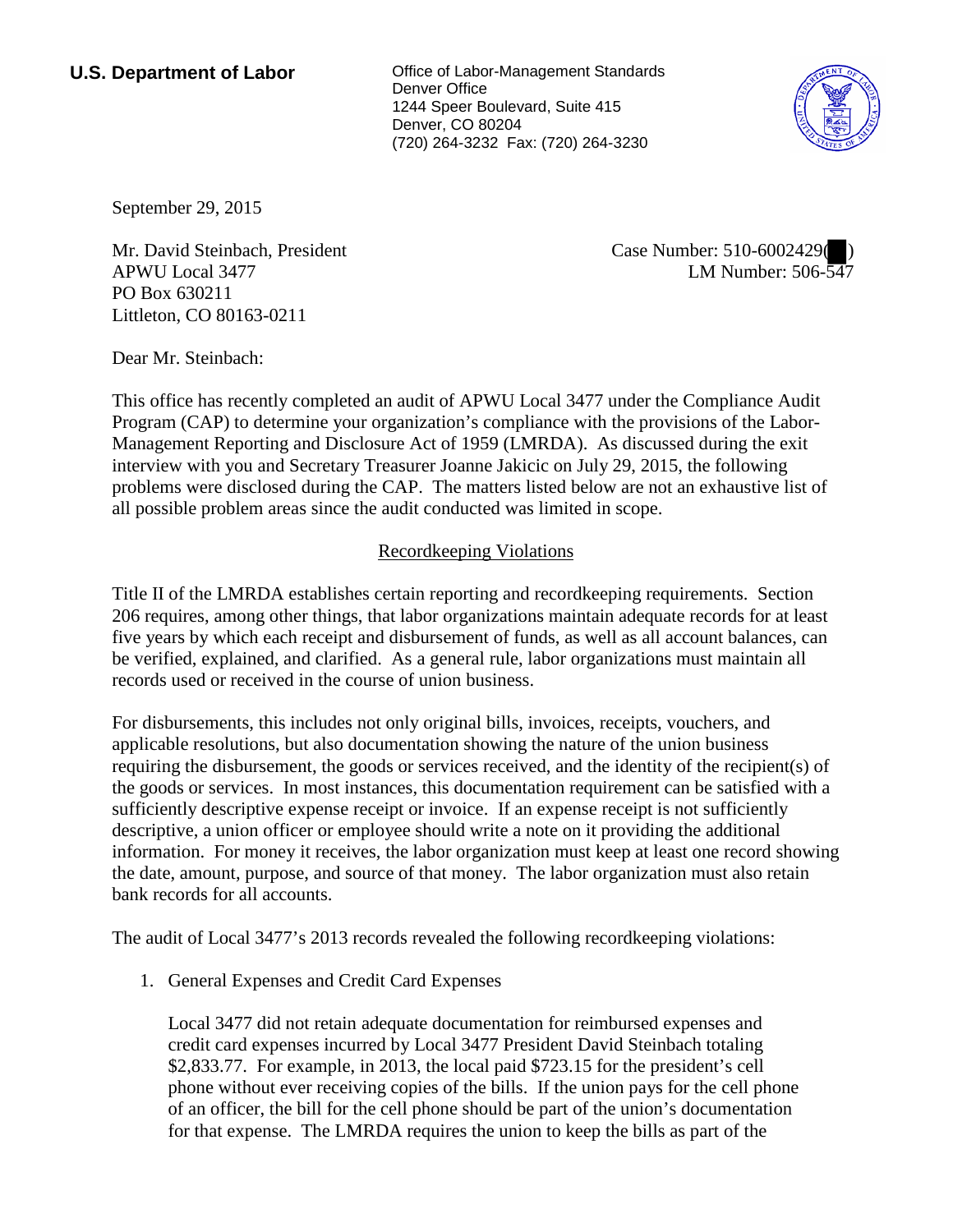Mr. David Steinbach September 29, 2015 Page 2 of 4

local's records to document this expense.

2. Meal Expenses

Local 3477 did not require President Steinbach to submit proper documentation for meal expenses charged to the union's credit card totaling \$787.68. A portion of the expenses, \$392.52, did not include itemized receipts and the other portion, \$395.16, did not include any type of receipts. The union must maintain receipts for all expenses. Itemized receipts for meal expenses are necessary to determine if such disbursements are for union business purposes and to sufficiently fulfill the recordkeeping requirement of the LMRDA Section 206.

3. Failure to Record Receipts

Local 3477 did not keep records for the dues payments received from the National APWU via direct deposits for approximately \$21,000 in 2013. Union receipts must include an adequate identification of all money the union receives. The records should show the date and amount received, and the source of the money, which in this case can be a list of members that paid dues plus a document showing the amount of the remittance for the specific period.

4. Receipt Dates not Recorded

Local 3477 records included deposit slips for reimbursements received from the State Association but failed to record the date the money was received. Union receipts records must show the date of receipt. The date of receipt is required to verify, explain, or clarify amounts required to be reported in Statement B (Receipts and Disbursements) of the LM-3. The LM-3 instructions for Statement B state that the labor organization must record receipts when it actually receives money and disbursements when it actually pays out money. Failure to record the date money was received could result in the union reporting some receipts for a different year than when it was actually received.

5. Reimbursed Auto Expenses

President David Steinbach who received reimbursement for business use of his personal vehicles did not retain adequate documentation to support payments totaling approximately \$367. The union must maintain records, which identify the dates of travel, locations traveled to and from, and number of miles driven. The record must also show the business purpose of each use of a personal vehicle for business travel by an officer or employee who was reimbursed for mileage expenses.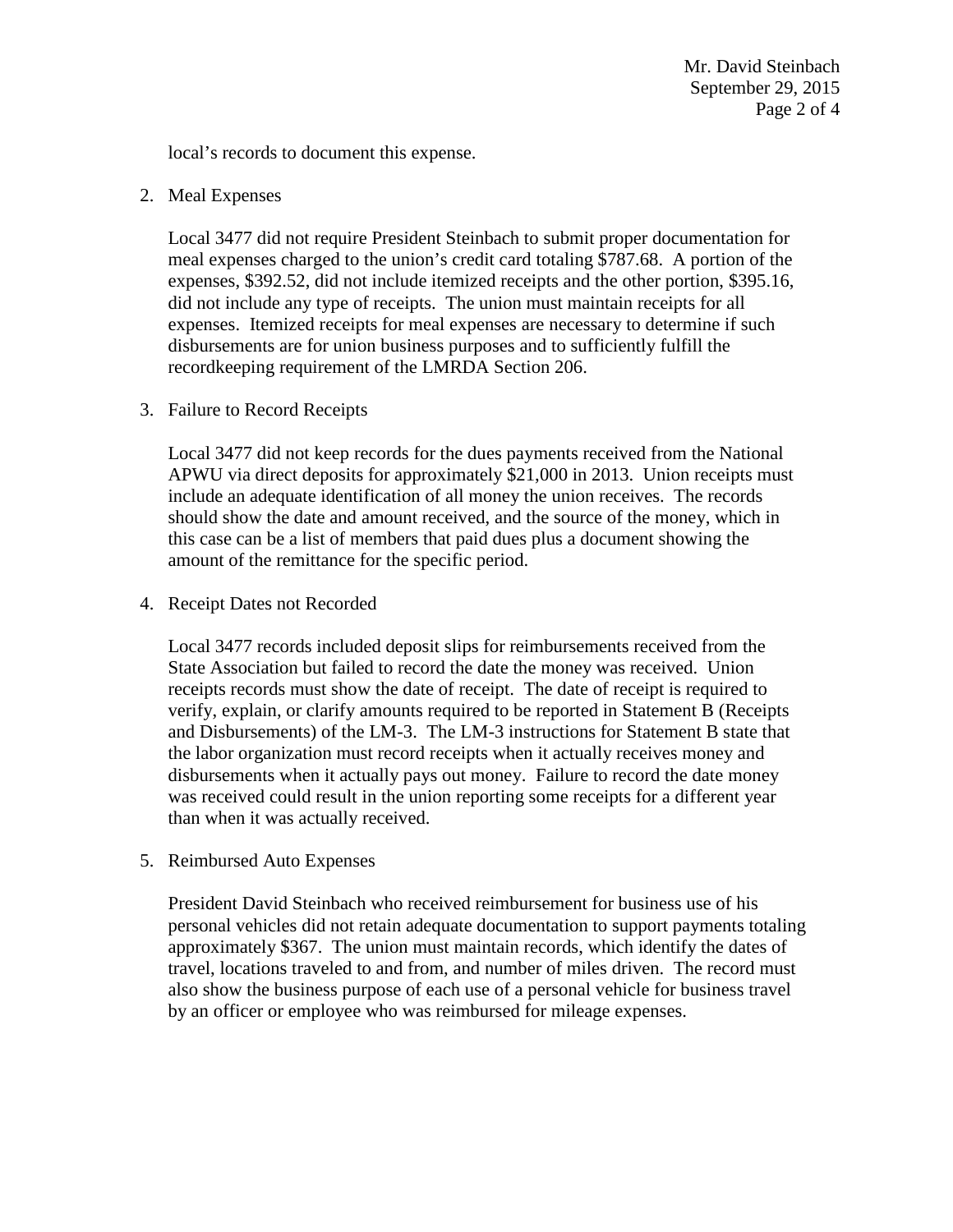6. Reimbursement to President Steinbach for the Employee Surveys

President Steinbach claimed \$240 that he paid to members that turned in their employee survey from the United States Postal Service. The records consisted of the top part of each survey, but President Steinbach failed to document the amount that he gave to each member, a confirmation of receipt from each member, or date that he made each disbursement.

Based on your assurance that Local 3477 will retain adequate documentation in the future, OLMS will take no further enforcement action at this time regarding the above violations.

## Reporting Violation

Failure to File Bylaws

The audit disclosed a violation of LMRDA Section 201(a), which requires that a union submit a copy of its revised constitution and bylaws with its LM report when it makes changes to its revised constitution and bylaws with its LM report when it makes changes to its constitution or bylaws. Local 3477 amended its bylaws in 1988, but did not file a copy with its LM report for that year.

A copy of your new bylaws was obtained during the audit and will be forwarded to our National Office in Washington, D.C. to be associated with your disclosure file. In the future, it is understood that if you have changes to your bylaws you will check yes in "Item 21" of your LM-3 or corresponding report filed during the year the bylaws are changed and will file a copy of your amended bylaws with our National Office.

## **Other**

OLMS does not require a particular travel expense reimbursement policy, but suggests that each union adopt a policy that answers the following questions in as much detail as possible. OLMS strongly recommends Local 3477 to adopt a clear travel reimbursement policy. The policy should establish who is eligible to receive reimbursed travel expenses; under what circumstances may reimbursed travel expenses be paid out; type of travel expenses that are covered by the policy; when to authorize the expense; how long does the member or officer has to submit the required documentation for reimbursement.